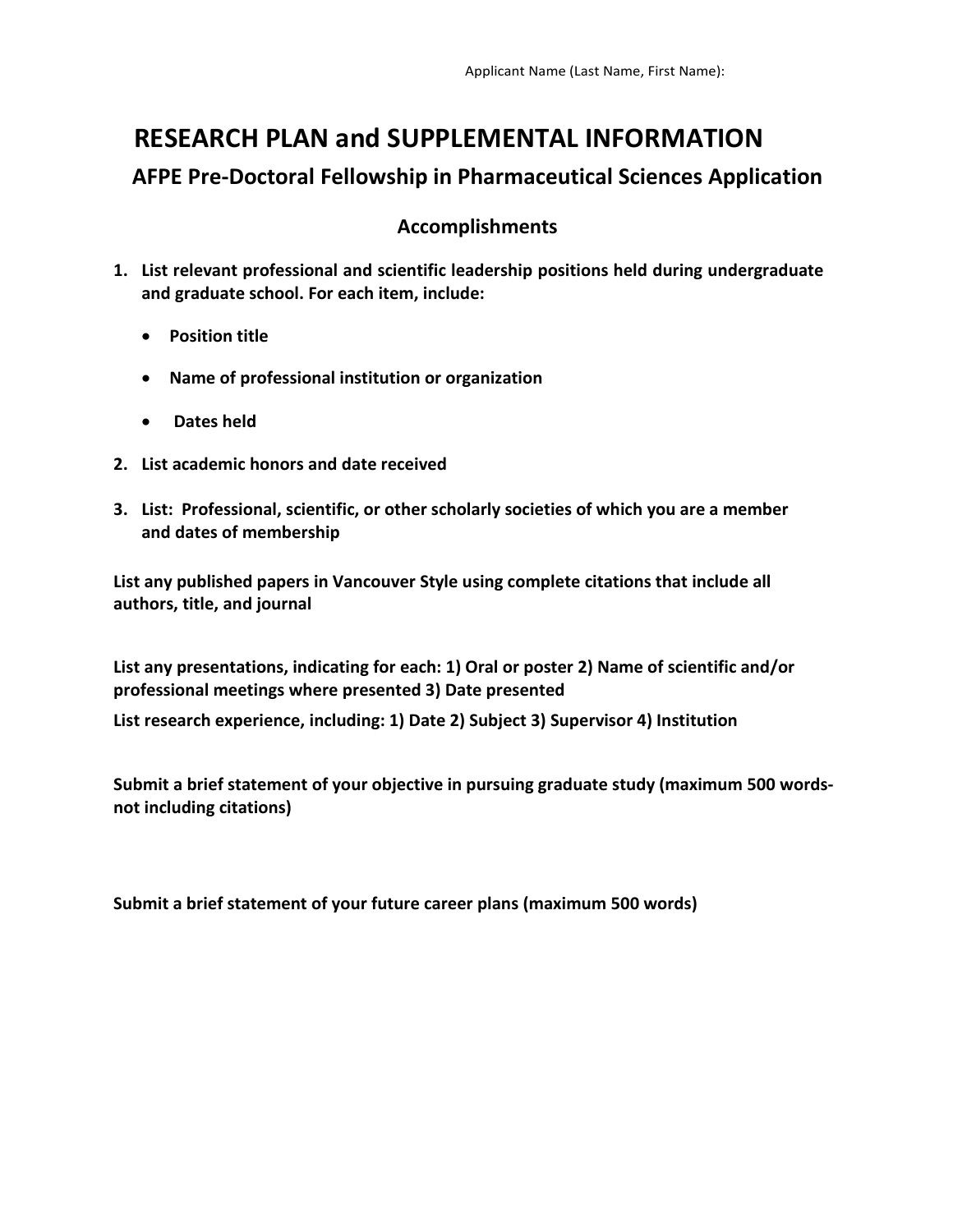## **PhD Dissertation Research**

**Title (or tentative title) of dissertation (maximum 30 words)**

**A brief description of the nature and scope of your research project (maximum 500 words)**

**Hypotheses to be tested (maximum 500 words)**

**Plan of investigation and methodologies to be employed to test hypotheses (maximum 500 words)**